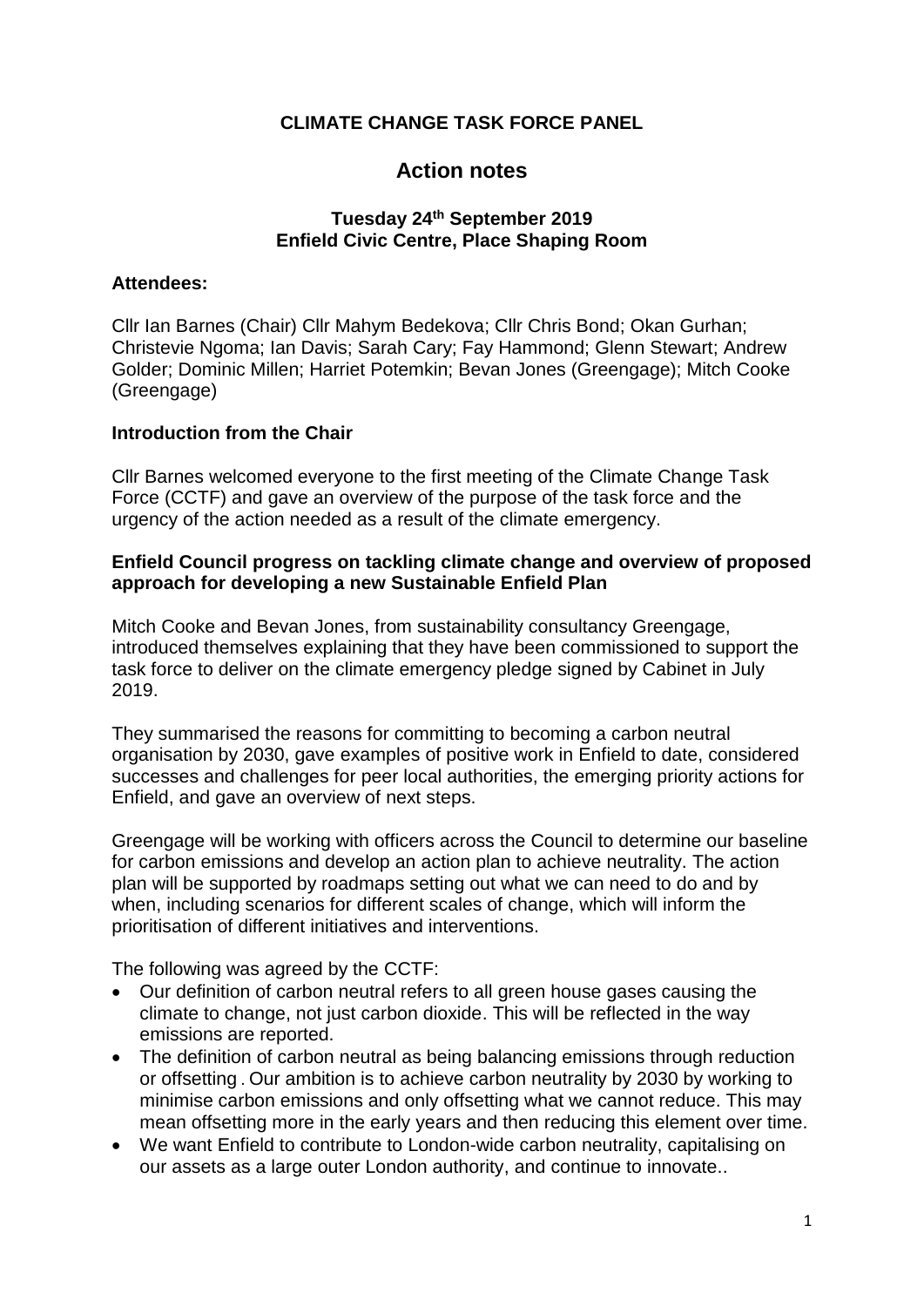- We need to prioritise any investment on action which will allow us to have the biggest impact on reducing carbon emissions, focusing on the emissions which we have direct control of eg energy used for council buildings
- The CCTF will identify actions to reduce carbon emissions and work to positively promote changing behaviours in Enfield to limit activities scientifically linked to climate change. The actions will be framed by the **seven themes** set out in our Terms of Reference. These will be refined into workstreams with related initiatives and interventions.
- The task force supported the actions proposed by the Young Mayor and Deputy Young Mayor in regards to a youth-led communications campaign and a climate summit to raise awareness and engage with young people.

**Action**: Bevan to circulate a proposed framework for the new Sustainable Enfield Plan which will set out workstreams organised around areas of direct control by the Council (eg buildings, fleet), and areas of influence (eg transport network), connecting these workstreams to how they will deliver on the seven thematic areas set out in the terms of reference.

**Action**: Bevan to work with officers across the Council to identify our current baseline for carbon emissions and develop a draft new Sustainable Enfield Plan, which will include actions to secure 'quick wins,' identify those with the biggest impact and consider innovative new approaches, which will see Enfield making a regional / national impact on carbon reduction.

**Action**: The CCTF will support the Young Mayor and Deputy Young Mayor in relation to their work in schools to raise awareness and explore solutions in school settings.

# **Task Force Terms of Reference**

The Terms of Reference were agreed with the following clarifications:

- The CCTF will be task-orientated but not time limited, given the long-term target of carbon reduction by 2030.
- The Terms of Reference will be kept under review by the CCTF, as they are likely to evolve as the new Sustainable Enfield Plan develops.

It was agreed that task force would also consider mitigation / climate resilience.

## **Update from the Chair about Citizen's Assembly**

Cllr Barnes updated the CCTF on his discussions to date with Extinction Rebellion regarding an Enfield Citizen's Assembly.

It was agreed that we will need to time any event appropriately in relation to the development of the new Sustainable Enfield Plan. We will want to both inform the public of steps the Council is taking, and work with residents, local public and voluntary sector organisations and businesses on how we can collectively change behaviours in Enfield to limit activities scientifically linked to climate change.